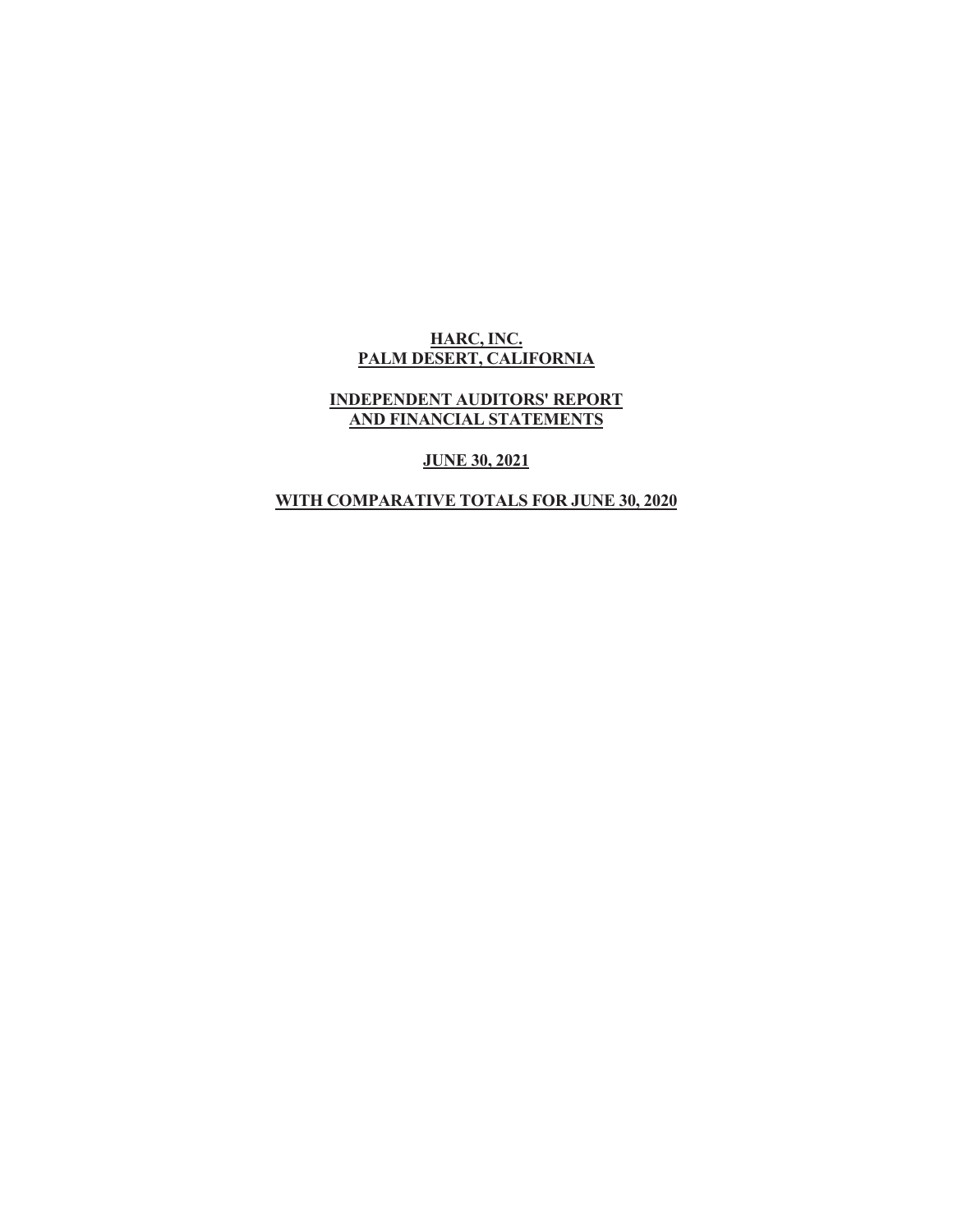

LUND & GUTTRY LLP / CERTIFIED PUBLIC ACCOUNTANTS 36917 COOK STREET . SUITE 102 . PALM DESERT, CALIFORNIA 92211 Telephone (760) 568-2242 · Fax (760) 346-8891 www.lundandguttry.com

#### **INDEPENDENT AUDITORS' REPORT**

Board of Directors HARC, Inc. Palm Desert, California

We have audited the accompanying financial statements of HARC, Inc., which comprise of the statement of financial position as of June 30, 2021 and the related statements of activities, functional expenses and the cash flows for the year then ended and the related notes to the financial statements.

#### **Management's Responsibility for the Financial Statements**

Management is responsible for the preparation and fair presentation of these financial statements in accordance with accounting principles generally accepted in the United States of America; this includes the design, implementation, and maintenance of internal control relevant to the preparation and fair presentation of financial statements that are free from misstatement, whether due to fraud or error.

#### **Auditor's Responsibility**

Our responsibility is to express an opinion on these financial statements based on our audit. We conducted our audit in accordance with auditing standards generally accepted in the United States of America. Those standards require that we plan and perform the audits to obtain reasonable assurance about whether the financial statements are free from material misstatement.

An audit involves performing procedures to obtain audit evidence about the amounts and disclosures in the financial statements. The procedures selected depend on the auditor's judgment, including the assessment of the risks of material misstatement of the financial statements, whether due to fraud or error. In making those risk assessments, the auditor considers internal control relevant to the entity's preparation and fair presentation of the financial statements in order to design audit procedures that are appropriate in the circumstances, but not for the purpose of expressing an opinion on the effectiveness of the entity's internal control. Accordingly, we express no such opinion. An audit also includes evaluating the appropriateness of accounting policies used and the reasonableness of significant accounting estimates made by management, as well as evaluating the overall presentation of the financial statements.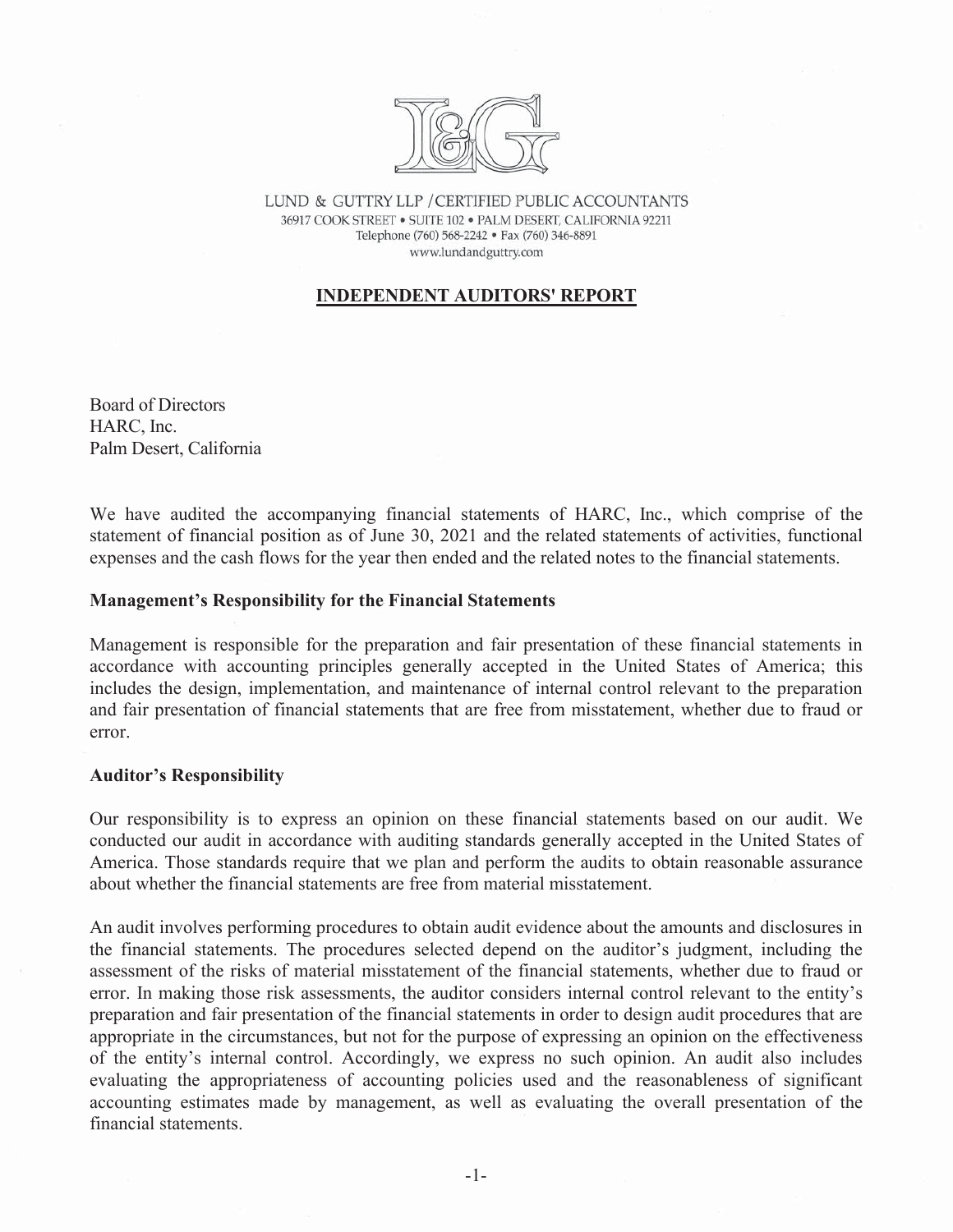We believe that the audit evidence we have obtained is sufficient and appropriate to provide a basis for our audit opinion.

# **Opinion**

In our opinion, the financial statements referred to above present fairly, in all material respects, the financial position of HARC, Inc. as of June 30, 2021 and the changes in its net assets and cash flows for the year then ended in conformity with accounting principles generally accepted in the United States of America.

# **Report on Summarized Comparative Information**

We have previously audited the Organization's 2020 financial statements and we expressed an unmodified opinion on those audited financial statements in our report dated September 16, 2020. In our opinion, the summarized comparative information presented herein as of and for the year ended June 30, 2020 is consistent in all material respects, with the audited financial statements from which it has been derived.

Sund & Huttry

September 15, 2021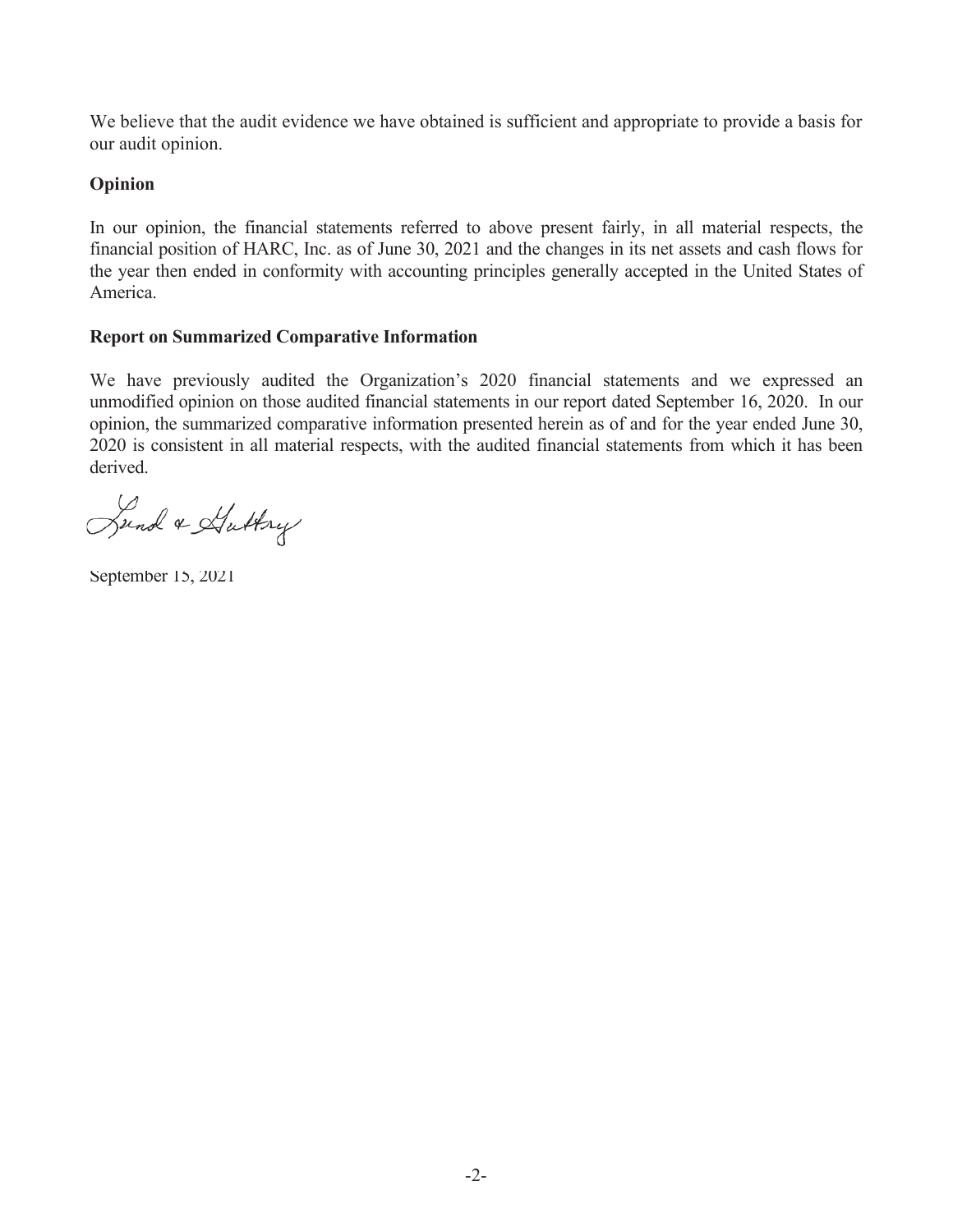# **STATEMENT OF FINANCIAL POSITION JUNE 30, 2021**

## **WITH COMPARATIVE TOTALS FOR JUNE 30, 2020**

### **ASSETS**

|                                         |                         | 2020                    |
|-----------------------------------------|-------------------------|-------------------------|
|                                         |                         | (Memorandum             |
|                                         | 2021                    | Only)                   |
| <b>CURRENT ASSETS</b>                   |                         |                         |
| Cash                                    | $\mathbb{S}$<br>406,522 | $\mathbb{S}$<br>356,226 |
| Grants and accounts receivable          | 1,534,772               | 497,967                 |
| Prepaid expenses                        | 1,801                   | 1,715                   |
| Total current assets                    | 1,943,095               | 855,908                 |
| PROPERTY AND EQUIPMENT - NET            | 13,122                  | 9,908                   |
| <b>LONG TERM ASSETS</b>                 |                         |                         |
| Deposits                                | 1,300                   | 1,300                   |
| <b>TOTAL ASSETS</b>                     | 1,957,517<br>\$         | 867,116<br>\$           |
| <b>LIABILITIES AND NET ASSETS</b>       |                         |                         |
| <b>LIABILITIES</b>                      |                         |                         |
| Accounts payable                        | $\mathbb{S}$<br>14,394  | $\mathbb{S}$            |
| Accrued vacation                        | 29,183                  | 21,327                  |
| Deferred income                         | 1,492,405               | 449,989                 |
| Total current liabilities               | 1,535,982               | 471,316                 |
| <b>NET ASSETS</b>                       |                         |                         |
| Without donor restrictions              | 421,535                 | 395,800                 |
| Total net assets                        | 421,535                 | 395,800                 |
| <b>TOTAL LIABILITIES AND NET ASSETS</b> | \$<br>1,957,517         | \$<br>867,116           |

(The accompanying notes are an integral part of these financial statements)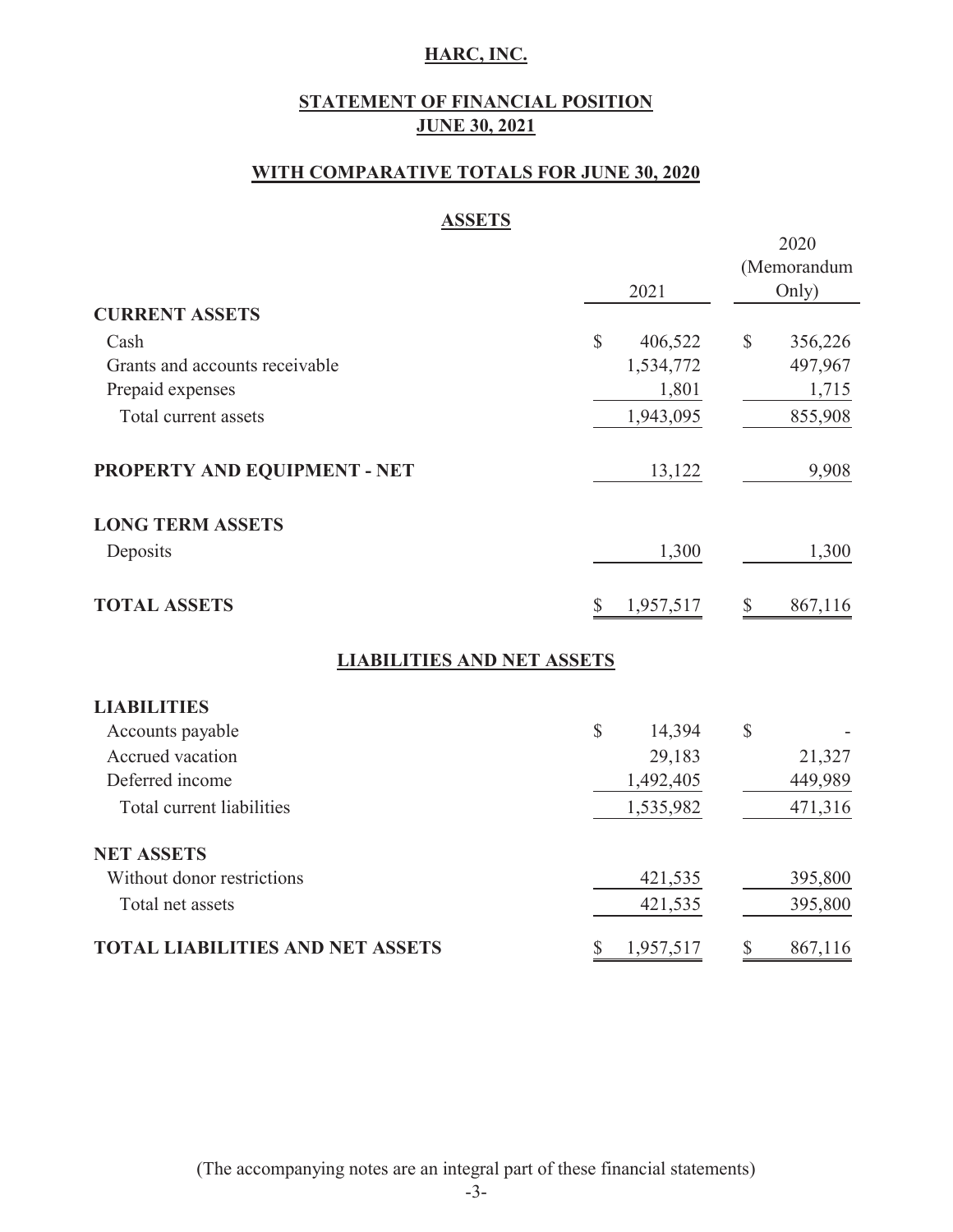# **STATEMENT OF ACTIVITIES FOR THE YEAR ENDED JUNE 30, 2021**

### **WITH COMPARATIVE TOTALS FOR THE YEAR ENDED JUNE 30, 2020**

|                                            |               | (Memorandum              |  |  |
|--------------------------------------------|---------------|--------------------------|--|--|
|                                            | 2021          | Only)                    |  |  |
| <b>REVENUES</b>                            |               |                          |  |  |
| Contributions                              | \$<br>29,412  | $\mathcal{S}$<br>129,018 |  |  |
| <b>Grants - Desert Healthcare District</b> | 30,764        | 205,423                  |  |  |
| Grants - PPP loan forgiveness              | 71,742        | 55,700                   |  |  |
| Grants - other                             | 159,541       | 64,669                   |  |  |
| Client requested services                  | 378,225       | 236,312                  |  |  |
| Special events                             | 6,270         | 12,880                   |  |  |
| Interest income                            | 1,355         | 4,610                    |  |  |
| Total revenues                             | 677,309       | 708,612                  |  |  |
| <b>EXPENSES</b>                            |               |                          |  |  |
| Program                                    | 546,604       | 608,176                  |  |  |
| Management                                 | 70,880        | 67,185                   |  |  |
| Fundraising                                | 34,090        | 28,048                   |  |  |
| Total expenses                             | 651,574       | 703,409                  |  |  |
| <b>INCREASE IN NET ASSETS</b>              | 25,735        | 5,203                    |  |  |
| <b>NET ASSETS AT JULY 1</b>                | 395,800       | 390,597                  |  |  |
| <b>NET ASSETS AT JUNE 30</b>               | \$<br>421,535 | 395,800                  |  |  |

(The accompanying notes are an integral part of these financial statements)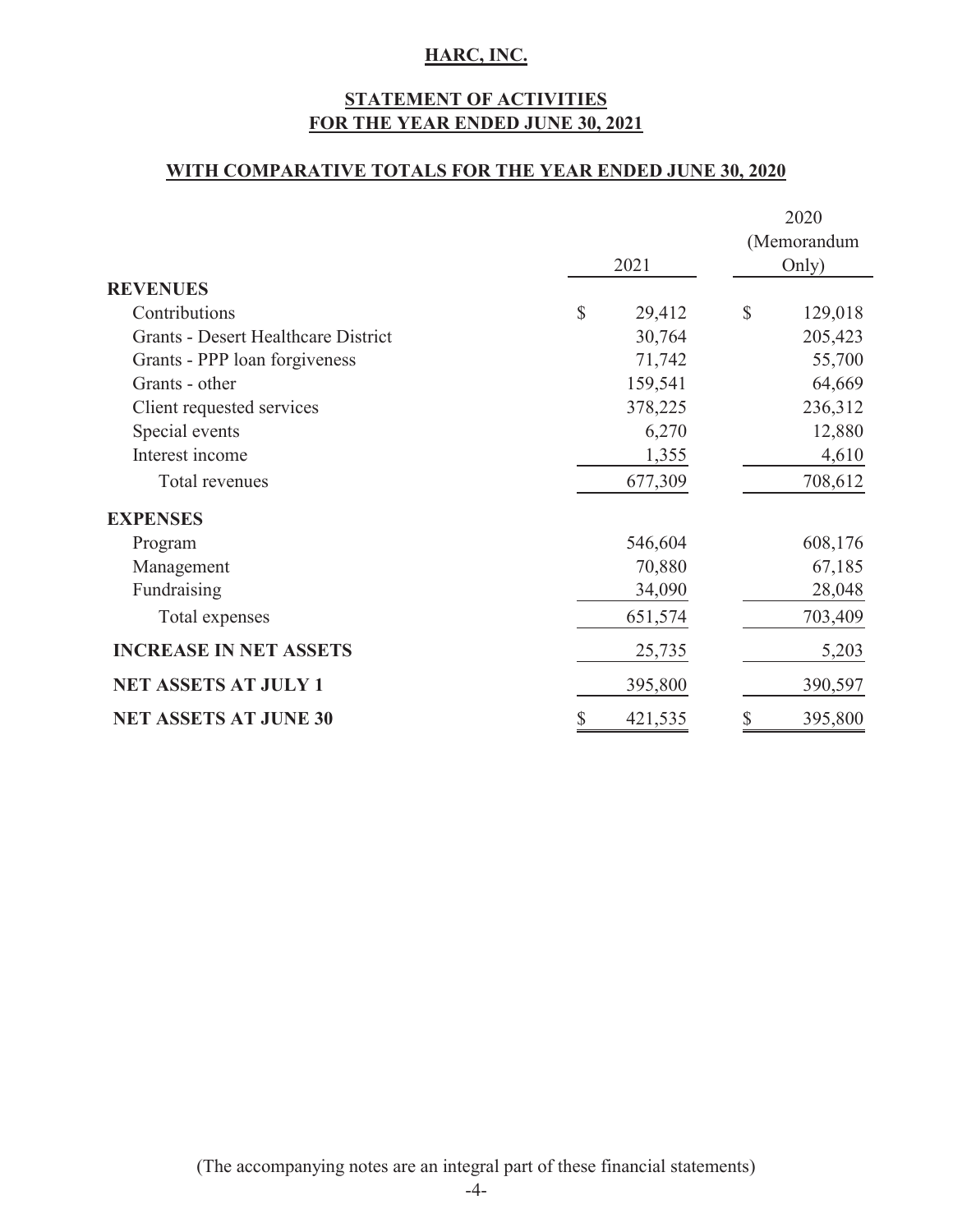#### **HARC, INC. STATEMENT OF FUNCTIONAL EXPENSES FOR THE YEAR ENDED JUNE 30, 2021**

#### **WITH COMPARATIVE TOTALS FOR THE YEAR ENDED JUNE 30, 2020**

|                                |               |              |              | Total         |               | 2020        |
|--------------------------------|---------------|--------------|--------------|---------------|---------------|-------------|
|                                |               |              |              |               |               | (Memorandum |
|                                | Program       | Management   | Fundraising  | 2021          |               | Only)       |
| <b>Salaries</b>                | \$<br>333,026 | \$<br>39,180 | \$<br>19,590 | \$<br>391,795 | $\mathcal{S}$ | 378,248     |
| Payroll taxes                  | 26,692        | 3,140        | 1,570        | 31,402        |               | 29,765      |
| Employee benefits              | 44,665        | 5,255        | 2,627        | 52,547        |               | 44,245      |
| Workers compensation insurance | 2,258         | 266          | 133          | 2,657         |               | 3,072       |
| Computer services              | 21,252        | 2,500        | 1,250        | 25,002        |               | 9,735       |
| Depreciation                   | 1,346         | 158          | 79           | 1,584         |               | 1,060       |
| Insurance                      | 3,937         | 463          | 232          | 4,632         |               | 5,329       |
| Meetings                       | 255           | 30           | 15           | 300           |               |             |
| Office supplies                | 3,082         | 363          | 181          | 3,626         |               | 1,781       |
| Other expenses                 | 1,735         | 204          | 102          | 2,041         |               | 3,000       |
| Participant incentives         | 45,487        |              |              | 45,487        |               | 2,773       |
| Postage and printing           | 16,425        | 1,932        | 966          | 19,324        |               | 16,415      |
| Professional services          |               |              |              |               |               |             |
| Audit fees                     |               | 8,200        |              | 8,200         |               | 7,800       |
| Accounting fees                |               | 3,725        |              | 3,725         |               | 3,600       |
| Data collection                |               |              |              |               |               | 134,000     |
| Payroll fees                   | 1,525         | 179          | 90           | 1,794         |               | 1,799       |
| Project consultant             | 8,386         | 987          | 493          | 9,866         |               | 7,153       |
| Public relations               | 395           | 47           | 23           | 465           |               | 11,849      |
| Rent                           | 18,076        | 2,127        | 1,063        | 21,266        |               | 19,080      |
| Retirement plan                | 8,109         | 954          | 477          | 9,540         |               | 8,063       |
| Special events                 |               |              | 4,613        | 4,613         |               | 155         |
| Telephone and utilities        | 9,602         | 1,130        | 565          | 11,296        |               | 10,679      |
| Travel and mileage             | 350           | 41           | 21           | 412           |               | 3,808       |
| <b>TOTAL EXPENSES</b>          | \$<br>546,604 | \$<br>70,880 | \$<br>34,090 | \$<br>651,574 | \$            | 703,409     |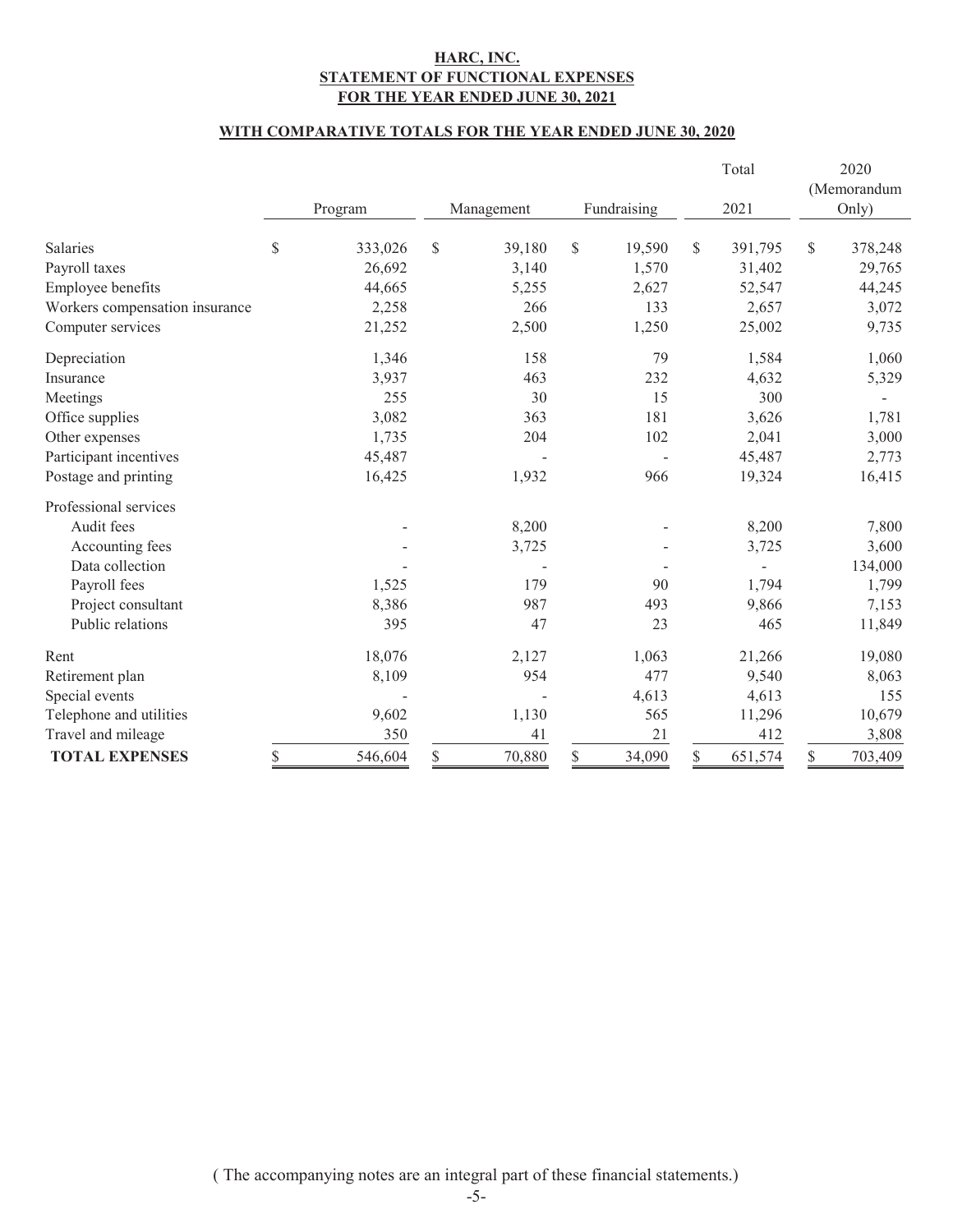# **FOR THE YEAR ENDED JUNE 30, 2021 STATEMENT OF CASH FLOWS**

### **WITH COMPARATIVE TOTALS FOR THE YEAR ENDED JUNE 30, 2020**

|                                                                                                                                                                                                                                                                  | 2021                                                          | 2020<br>(Memorandum<br>Only) |                                                                |  |
|------------------------------------------------------------------------------------------------------------------------------------------------------------------------------------------------------------------------------------------------------------------|---------------------------------------------------------------|------------------------------|----------------------------------------------------------------|--|
| <b>CASH FLOWS FROM OPERATING ACTIVITIES</b><br>Increase in net assets                                                                                                                                                                                            | \$<br>25,735                                                  | $\mathbb{S}$                 | 5,203                                                          |  |
| Adjustments to reconcile increase in net assets<br>to net cash provided (used) by operating activities:                                                                                                                                                          |                                                               |                              |                                                                |  |
| Depreciation                                                                                                                                                                                                                                                     | 1,584                                                         |                              | 1,060                                                          |  |
| Changes in operating assets and liabilities:<br>Grants and accounts receivable<br>Prepaid expenses<br>Accounts payable<br>Accrued vacation<br>Deferred income<br>Net cash provided (used) by operating activities<br><b>CASH FLOWS FROM INVESTING ACTIVITIES</b> | (1,036,805)<br>(87)<br>14,394<br>7,856<br>1,042,416<br>55,093 |                              | (192, 813)<br>(500)<br>(1,199)<br>6,037<br>165,627<br>(16,585) |  |
| Purchase of property and equipment                                                                                                                                                                                                                               | (4,797)                                                       |                              | (10,316)                                                       |  |
| <b>NET INCREASE (DECREASE) IN CASH</b>                                                                                                                                                                                                                           | 50,296                                                        |                              | (26,901)                                                       |  |
| <b>CASH AT BEGINNING OF YEAR</b>                                                                                                                                                                                                                                 | 356,226                                                       |                              | 383,127                                                        |  |
| <b>CASH AT END OF YEAR</b>                                                                                                                                                                                                                                       | 406,522                                                       | \$                           | 356,226                                                        |  |

(The accompanying notes are an integral part of these financial statements)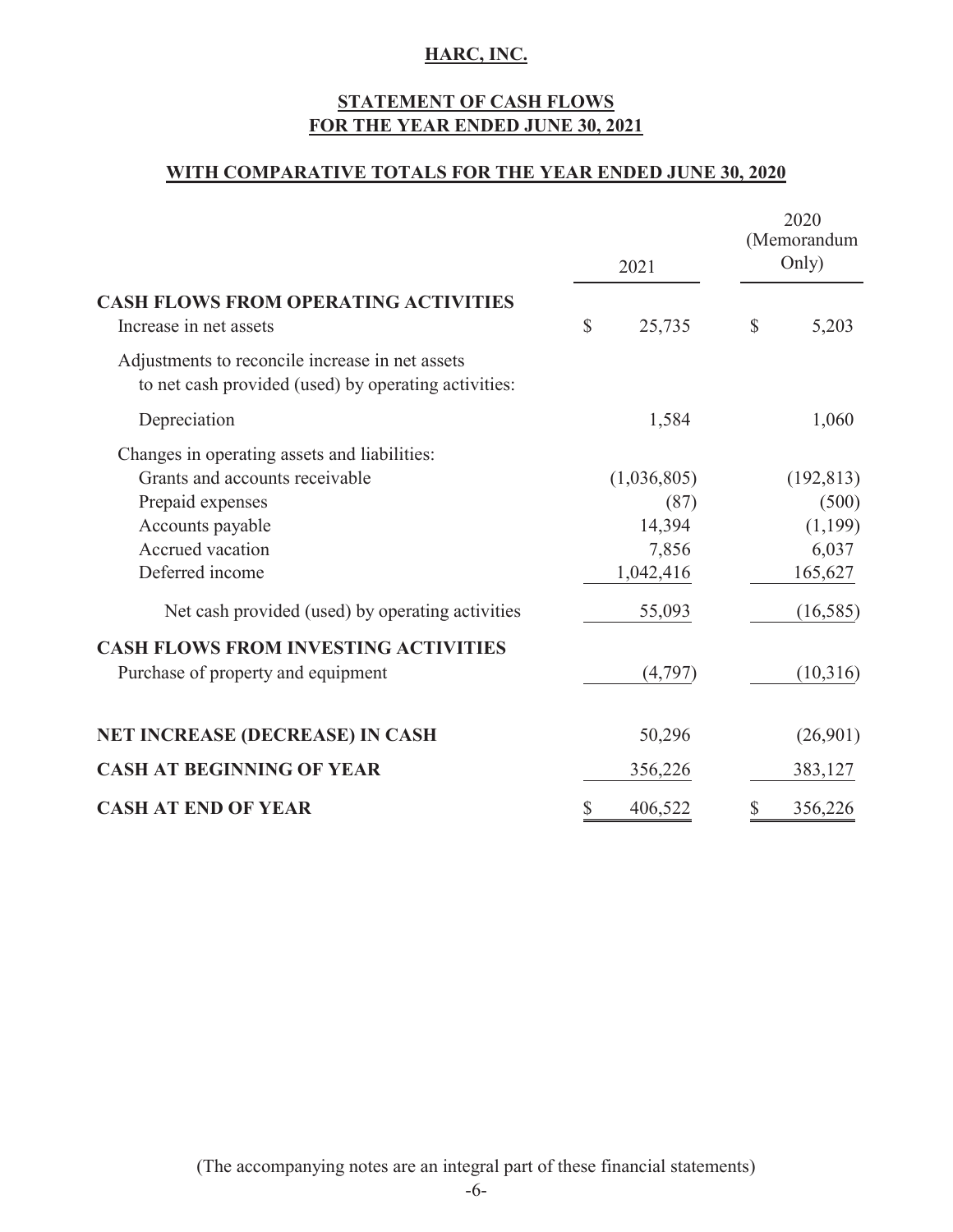# **NOTES TO FINANCIAL STATEMENTS**

# **JUNE 30, 2021 AND 2020**

# **1. NATURE OF ORGANIZATION**

Founded in 2006, HARC, Inc. (Health Assessment and Research for Communities) is a nonprofit that advances quality of life by helping community leaders use objective research and analysis to turn data into action. HARC provides research and evaluation services related to the social determinants of health; that is, the concept that health depends on where you live, work, learn, and play.

Every three years, HARC conducts the Coachella Valley Community Health Survey and provides the data back to the community free of charge. Data users—including nonprofits, healthcare organizations, educational institutions, and government agencies—use this data to prioritize needs, design programs and services to address those needs, and obtain funding to implement those programs and services, as well as to track the progress the community has made.

HARC also provides customized research and evaluation services to organizations both locally in Coachella Valley and across the nation. These customized research solutions allow organizations to obtain the information they need to make evidence-based decisions, thereby improving the effectiveness and the efficiency of the programs they offer to improve community well-being.

# **2. SUMMARY OF SIGNIFICANT ACCOUNTING POLICIES**

#### Basis of Presentation

The accompanying financial statements have been prepared on the accrual basis of accounting in accordance with accounting principles generally accepted in the United States of America. Net assets and revenues, expenses, gains and losses are classified based on the existence or absence of donor-imposed restrictions. Accordingly, net assets of the Organization and changes therein are classified and reported as follows:

#### Net assets without donor restrictions

Net assets that are not subject to donor-imposed stipulations.

#### Net assets with donor restrictions

Net assets subject to donor-imposed stipulations that may or will be met, either by actions of the Organization and/or the passage of time. When a restriction expires, donor restricted net assets are reclassified to unrestricted net assets and reported in the statement of activities as net assets released from restrictions. There were no net assets with donor restrictions at June 30, 2021 and 2020.

#### Property and Equipment

 Property and equipment are stated at cost and depreciated on the straight-line basis over their estimated useful lives ranging from 3 to 5 years. The Organization capitalizes all property and equipment over \$1,000. Donations of property and equipment are recorded at their estimated fair value.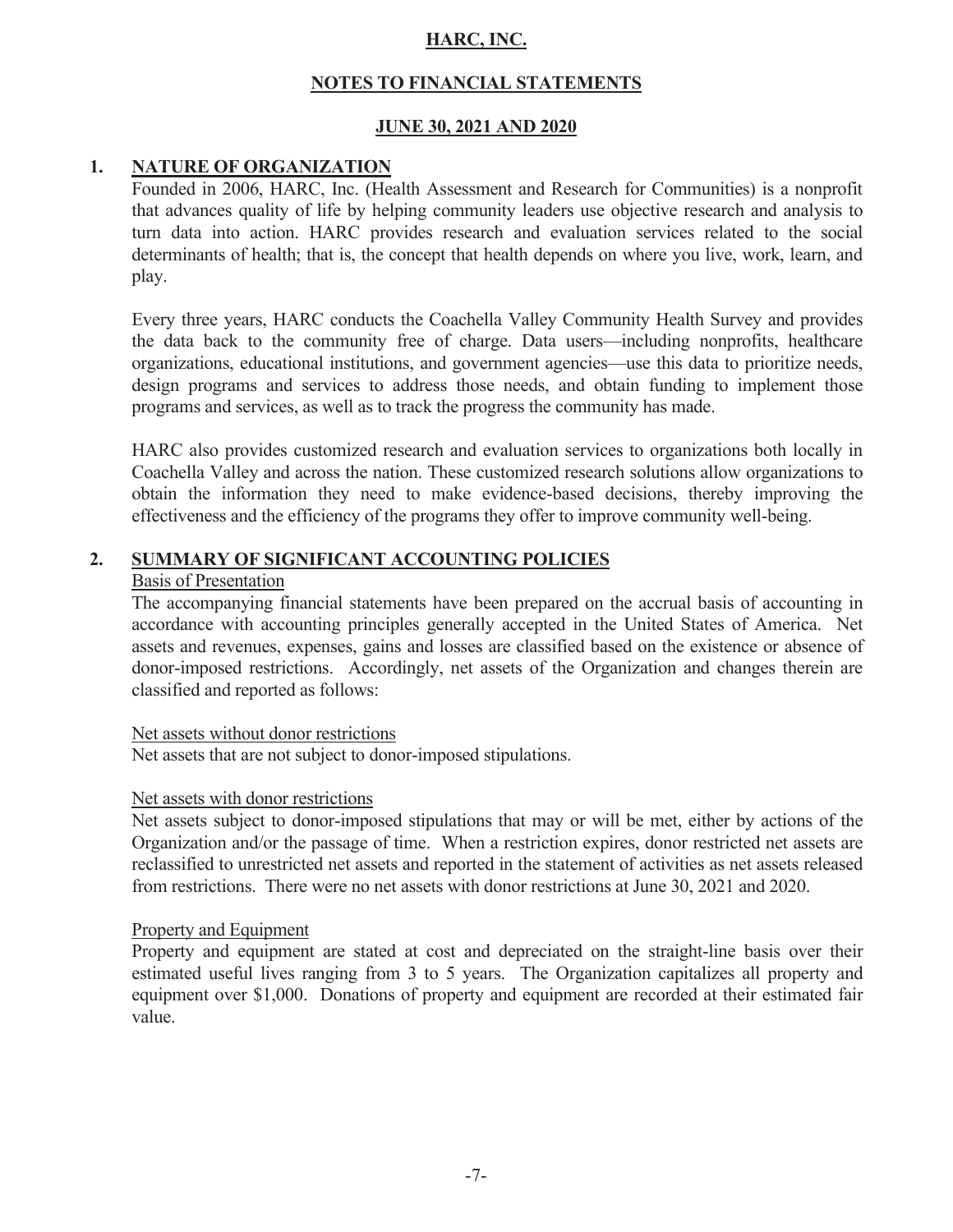# **NOTES TO FINANCIAL STATEMENTS**

# **JUNE 30, 2021 AND 2020**

# **2. SUMMARY OF SIGNIFICANT ACCOUNTING POLICIES – (continued)**

# Tax-Exempt Status

The Organization is a not–for-profit corporation that is exempt from federal income taxes under Internal Revenue Code Section 501(c)(3), and from California franchise taxes under related state tax regulations and classified by the Internal Revenue Service as other than a private foundation. The Organization may be subject to tax on income from any unrelated business operations. The Organization does not currently have any unrelated business operations.

 The Organization's Form 990, *Return of Organization Exempt from Income Tax,* are subject to examination by federal and state taxing authorities, generally for three years and four years, respectively, after they are filed.

#### Use of Estimates

Preparation of financial statements in conformity with generally accepted accounting principles requires management to make estimates and assumptions that affect certain reported amounts and disclosures. Accordingly, actual results could differ from those estimates.

### Concentration of Credit Risk

The Organization maintains its cash in deposit accounts, which at times, may exceed Federal Deposit Insurance Corporation (FDIC) insurance limits of \$250,000. Management is aware of this matter and does not expect any losses on the uninsured balances.

#### Functional Allocation of Expenses

The costs of providing various programs and other activities have been summarized on a functional basis in the statement of activities. Accordingly, certain costs have been allocated among the programs and supporting services benefited.

#### Memorandum Totals

The financial statements include certain prior-year summarized comparative information in total but not by net asset class. Such information does not include sufficient detail to constitute a presentation in conformity with generally accepted accounting principles. Accordingly, such information should be read in conjunction with the Organization's financial statements for the prior year, from which the summarized information was derived.

# **3. PROPERTY AND EQUIPMENT**

Property and equipment consisted of the following at June 30:

|                                | 2021 |         | 2020    |
|--------------------------------|------|---------|---------|
| Computer equipment             |      | 12,224  | 7,427   |
| Leasehold improvements         |      | 9,000   | 9,000   |
|                                |      | 21,224  | 16,427  |
| Less: accumulated depreciation |      | (8,102) | (6,519) |
| Total                          |      | 13,122  | .908    |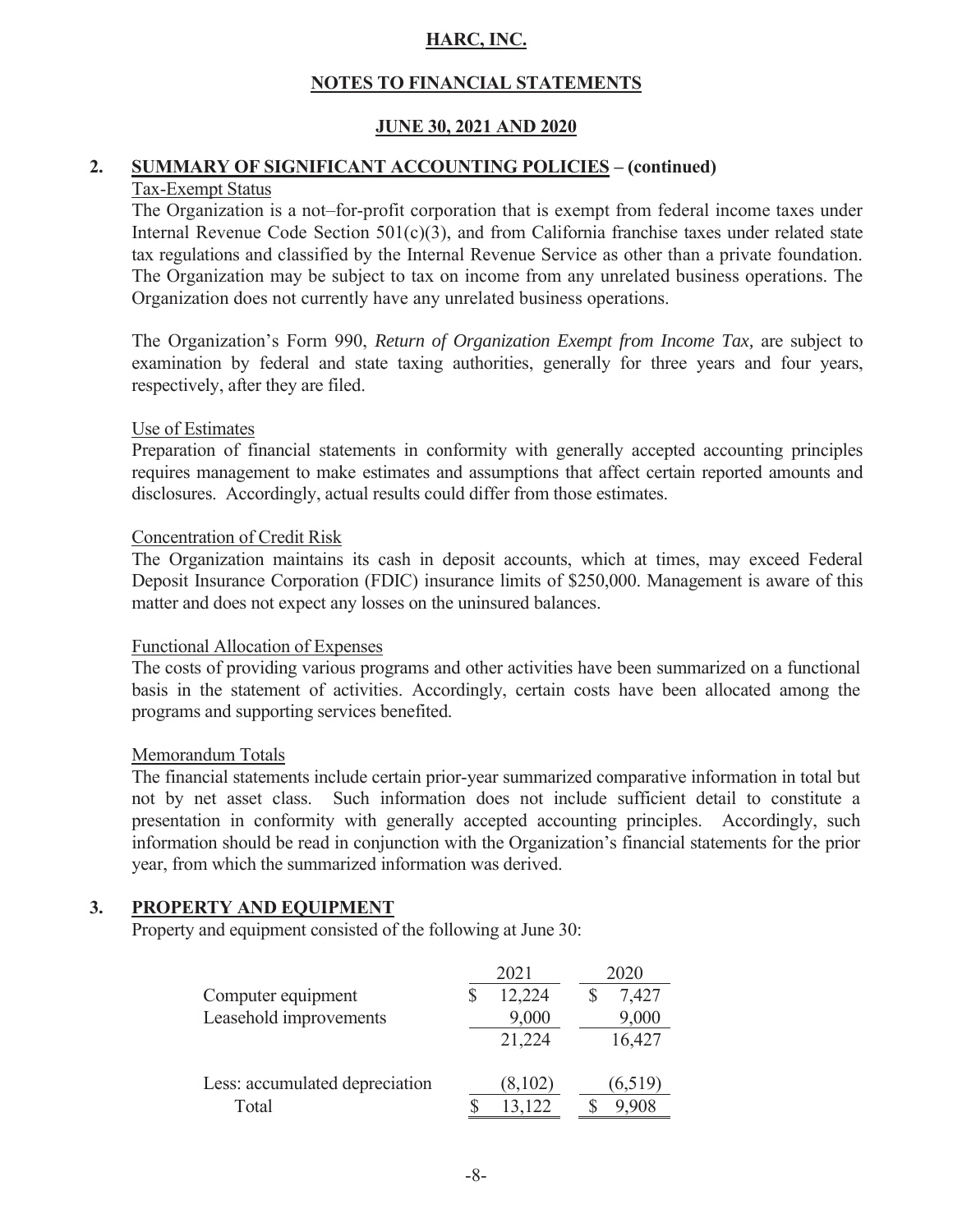# **NOTES TO FINANCIAL STATEMENTS**

# **JUNE 30, 2021 AND 2020**

# **4. DEFERRED INCOME**

#### **Grants**

#### Desert Healthcare District

 In September 2018, the Organization received a two-year \$399,979 grant from Desert Healthcare District to support the cost of the triennial survey. The balance of \$30,764 included in deferred revenue at June 30, 2020 has been recognized in revenue for the year ended June 30, 2021.

#### Center for Health Disparities Research at UC Riverside

 In August 2019, the Organization entered a subaward partnership with the Center for Health Disparities Research at UC Riverside (HDR@UCR), primary grant recipient of a five-year project funded by the National Institutes of Health (NIH) to address health disparities in inland Southern California. As a sub awardee, the Organization is helping with community engagement and outreach, collecting qualitative data related to racial disparities in COVID-19 experiences in the Inland Empire, and attending regular meeting to guide the project going forward. The balance of deferred revenue at June 30, 2021 was \$103,275.

#### Anderson Children's Foundation

 In June 2020, the Organization received email notification from Anderson Children's Foundation of funding in the amount of \$10,000 for the 2020-2021 grant cycle (beginning July 1, 2020) for a special report on child health in the Coachella Valley. The balance of \$10,000 included in deferred revenue at June 30, 2020 has been recognized in revenue for the year ended June 30, 2021.

#### **Client Requested Services**

#### Altura

 In January 2020, the Organization was contracted by Altura to participate in the design and data analyses phases of a study on patient engagement. The Organization is being paid according to a payment schedule and the balance of \$1,320 included in deferred revenue at June 30, 2020 has been recognized in revenue for the year ended June 30, 2021.

#### Betty Ford Center

 HARC was hired to conduct a Community Health Needs Assessment (CHNA) and Implementation Strategy (IS) plan, per the IRS requirements for nonprofit hospitals. The contract is for \$26,000, started on November 9, 2020, and is in progress. The balance of deferred revenue at June 30, 2021 was \$13,000.

#### Clinicas de Salud del Pueblo

 In December 2019, the Organization was contracted by the Clinicas de Salud del Pueblo to conduct client satisfaction surveys and produce written reports for each of Clinicas' 15 sites. The Organization is being paid according to a payment schedule and the balance of deferred revenue at June 30, 2021 was \$8,550.

#### Coachella Valley Volunteers in Medicine

HARC was hired to conduct a donor and volunteer survey for CVVIM. The contract began on March 29, 2021, is for \$7,800 total, and is in progress. The balance of deferred revenue at June 30, 2021 was \$3,900.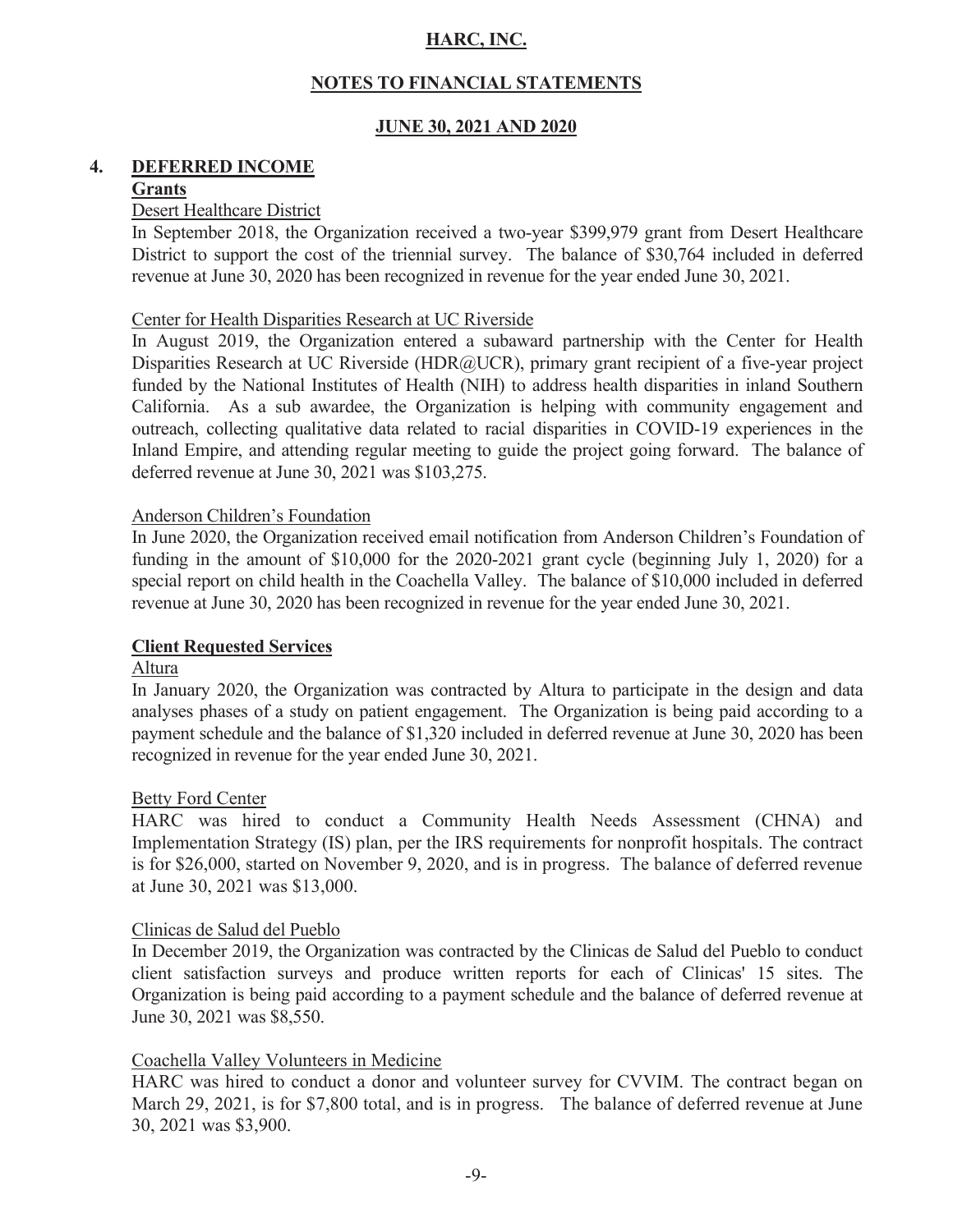# **NOTES TO FINANCIAL STATEMENTS**

# **JUNE 30, 2021 AND 2020**

# **4. DEFERRED INCOME – (continued) Client Requested Services – (continued)**

# College of the Desert

College of the Desert pledged to be a \$5,000 sponsor for Workplace Wellness Awards in 2022 and 2023 each. The balance of deferred revenue at June 30, 2021 was \$10,000.

#### Cook Ross

HARC was hired to validate their diversity, equity, and inclusion tool. The contract is for \$4,793, signed on February 12, 2021, and is in progress. The balance of deferred revenue at June 30, 2021 was \$2,793.

#### Desert Healthcare District Community Health Needs Assessment

 In February 2020, the Organization was contracted by Desert Healthcare District (DHCD) to conduct a community health needs assessment (CHNA) for which will culminate in a community health improvement plan (CHIP). The Organization is being paid according to a payment schedule and the balance of deferred revenue at June 30, 2021 was \$111,771.

#### First 5 Riverside

HARC was hired to create a community profile for the 4<sup>th</sup> district of Riverside County. The contract is for \$37,500, signed on April 15, 2021, and is in progress. The balance of deferred revenue at June 30, 2021 was \$25,000.

#### Kaiser Permanente

HARC was hired to conduct a Community Health Needs Assessment (CHNA) and Implementation Strategy (IS) plan, per the IRS requirements for nonprofit hospitals. The contract is for \$70,000, began March 29, 2021, and is in progress. The balance of deferred revenue at June 30, 2021 was \$50,000.

#### Nehemiah Charitable Foundation

HARC was hired to conduct a needs assessment of Black-led nonprofit organizations in the Inland Empire. The contract is for \$22,300, started June 29, 2021, and is in progress. The balance of deferred revenue at June 30, 2021 was \$16,725.

#### RAP Foundation

 In May 2020, the Organization was contracted by Regional Access Project Foundation (RAP) to conduct a collective impact of the regranting of funds from the James Irvine Foundation in support of immigrant rights and mental health. The balance of deferred revenue at June 30, 2021 was \$4,950.

#### Riverside Community Health Foundation

HARC was hired to assist in evaluation of a grant and to assist with community engagement. The contract is \$40,405, and was signed on June 4, 2021, and is in progress. This is a five-year grant. The balance of deferred revenue at June 30, 2021 was \$38,655.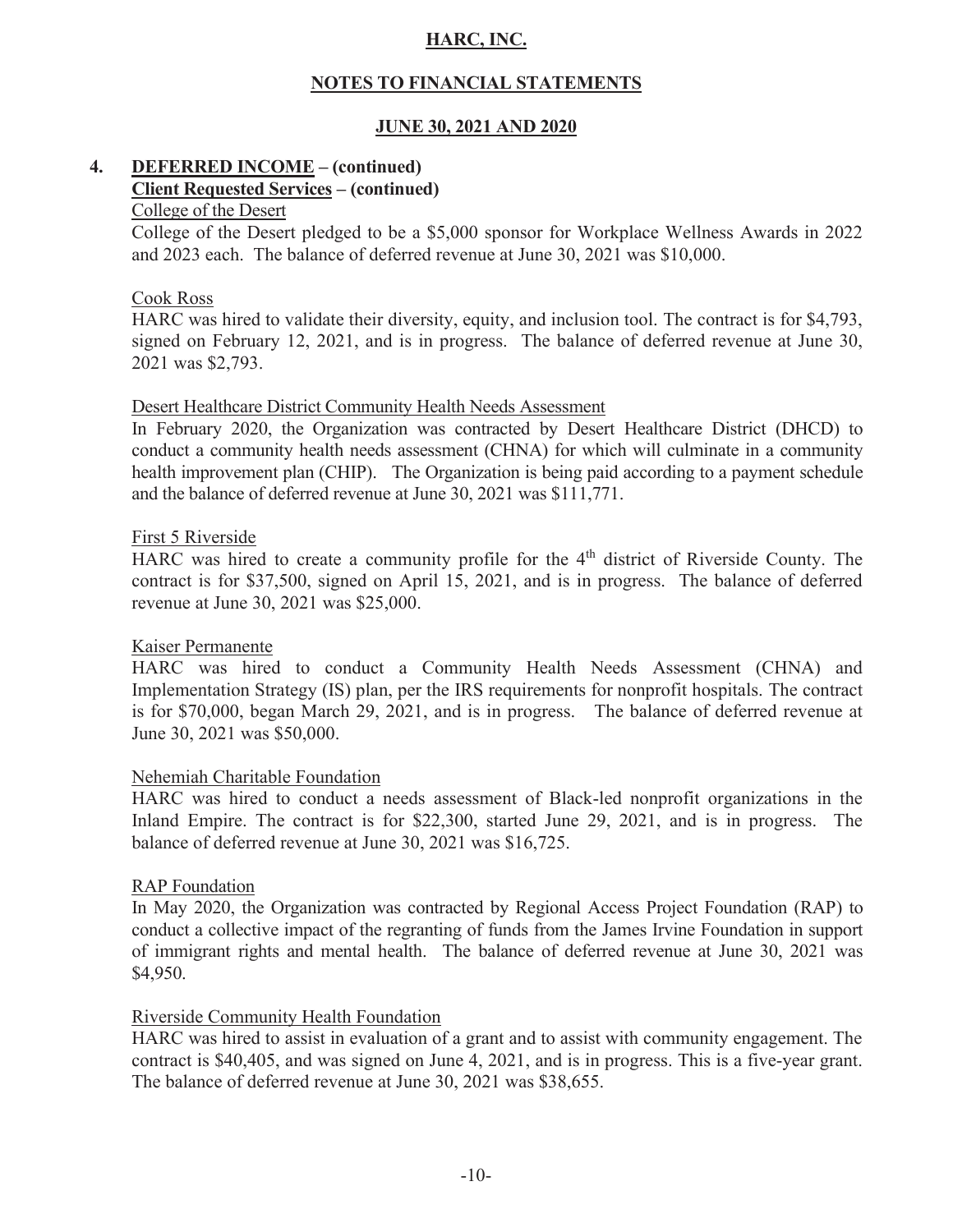# **NOTES TO FINANCIAL STATEMENTS**

# **JUNE 30, 2021 AND 2020**

#### **4. DEFERRED INCOME – (continued) Client Requested Services – (continued)**  Riverside University Health System

This combines two projects: one to assist with analyzing COVID-19 death data for Epidemiology (NTE \$150,000, contract signed October 7, 2020) and another to conduct a COVID-19 needs assessment across Riverside County (NTE \$999,045, contract signed May 26, 2021). Both of these projects are in progress. The balance of deferred revenue at June 30, 2021 was \$1,051,568.

#### Spirit Mountain Retreat Center

 In May 2019, the Organization was contracted by Spirit Mountain Retreat Center to evaluate the impact of the retreat for women with PTSD. The Organization is being paid according to a payment schedule and a total of \$500 has been included in deferred revenue at June 30, 2020. This amount was written off as uncollectable in the year ended June 30, 2021.

#### Starting Over

HARC was hired to conduct evaluate a housing first program for formerly incarcerated individuals. The contract is for \$51,865, was signed on August 31, 2020, and is in progress. The balance of deferred revenue at June 30, 2021 was \$34,577.

#### TruEvolution

 In June 2020, the Organization was contracted by TruEvolution to design and implement improved data tracking and evaluation tools. The Organization is being paid according to a payment schedule and the balance of deferred revenue at June 30, 2021 was \$6,075.

#### University California Riverside - CEAL

HARC is a sub-awardee/sub-contract for UC Riverside to conduct a COVID-19 survey focused on the African American/Black, Native American, and Latinx/Hispanic communities in the Inland Empire. HARC's portion of the grant is \$47,988, contract signed January 29, 2021, and is in progress. The balance of deferred revenue at June 30, 2021 was \$11,566.

The deferred income balances at June 30 are summarized as follows:

| Grants                                                 | 2021 |                          | 2020          |
|--------------------------------------------------------|------|--------------------------|---------------|
| Desert Healthcare District                             |      |                          | $-$ \$ 30.764 |
| Center for Health Disparities Research at UC Riverside |      | 103.275                  | 126,401       |
| Anderson Children's Foundation                         |      | $\overline{\phantom{a}}$ | 10,000        |
|                                                        |      | 103.275                  | 167,165       |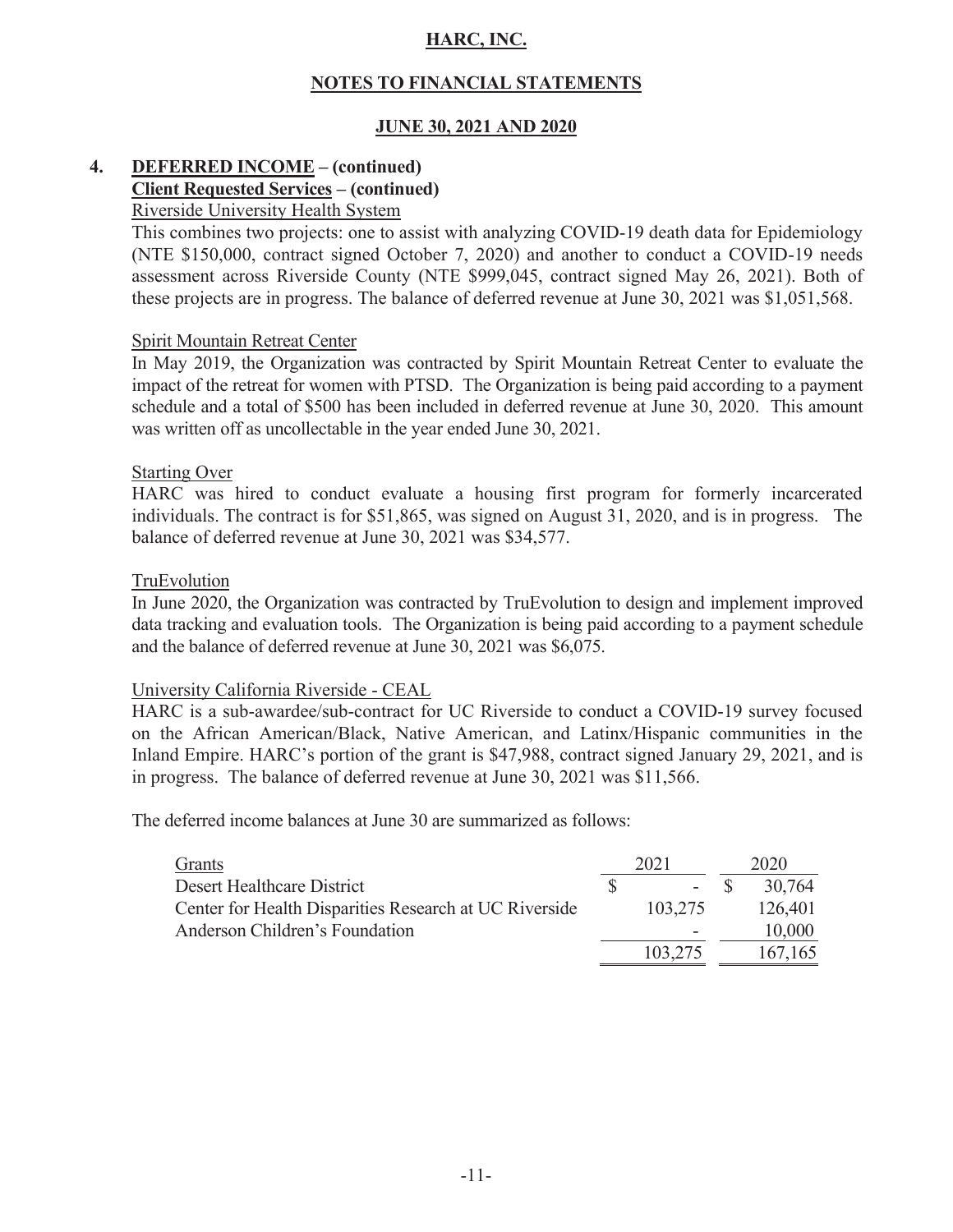# **NOTES TO FINANCIAL STATEMENTS**

# **JUNE 30, 2021 AND 2020**

# **4. DEFERRED INCOME – (continued)**

| <b>Client Requested Services - (continued)</b> |              |           |               |         |
|------------------------------------------------|--------------|-----------|---------------|---------|
| <b>Client Requested Services</b>               |              | 2021      |               | 2020    |
| Altura                                         | $\mathbb{S}$ |           | $\mathcal{S}$ | 1,320   |
| <b>Betty Ford Center</b>                       |              | 13,000    |               |         |
| Clinicas de Salud del Pueblo                   |              | 8,550     |               | 24,650  |
| Coachella Valley Volunteers in Medicine        |              | 3,900     |               |         |
| College of the Desert                          |              | 10,000    |               |         |
| <b>Cook Ross</b>                               |              | 2,793     |               |         |
| Desert Healthcare District Community           |              |           |               |         |
| <b>Health Needs Assessment</b>                 |              | 111,771   |               | 229,289 |
| First 5 Riverside                              |              | 25,000    |               |         |
| Kaiser Permanente                              |              | 50,000    |               |         |
| Nehemiah Charitable Foundation                 |              | 16,725    |               |         |
| <b>RAP</b> Foundation                          |              | 4,950     |               | 8,840   |
| Riverside Community Health Foundation          |              | 38,655    |               |         |
| Riverside University Health Systems            |              | 1,051,568 |               |         |
| Spirit Mountain Retreat                        |              |           |               | 500     |
| <b>Starting Over</b>                           |              | 34,577    |               |         |
| TruEvolution                                   |              | 6,075     |               | 18,225  |
| University California Riverside - CEAL         |              | 11,566    |               |         |
|                                                |              | 1,389,130 |               | 282,824 |
| <b>Total Deferred Income</b>                   |              | 1,492,405 |               | 449,989 |

# **5. LEASE COMMITMENTS**

In October 2020, the Organization entered into a 36 month office lease with Regional Access Project Foundation. Total lease payments under this agreement during the years ended June 30, 2021 and 2020 were \$21,266 and \$19,080, respectively.

# **6. CONCENTRATION OF REVENUE**

 The Organization's operations rely significantly on obtaining grants and contributions from outside agencies and donors. During the year ending June 30, 2021, the Organization received substantial portion of its revenues from one granting agency of \$160,562 which was 24% of the total support and revenue. During the year ending June 30, 2020, the Organization received substantial portion of its revenues from the same granting agency of \$261,347 which was 37% of the total support and revenue.

# **7. 401(k) PROFIT SHARING PLAN**

 Regular employees are eligible to enroll in HARC's 401(k) Profit Sharing Plan on the Plan's enrollment date. Eligible employees may contribute a percentage of their annual pay or a fixed amount to the Plan for each 12 month consecutive period in which they have been employed with HARC. The Organization may authorize discretionary contributions to the plan. The Organization matches \$100 per pay period for employee 401(k) withholding. Total matching contributions for the years ended June 30, 2021 and 2020 were \$7,200 and \$6,003, respectively.